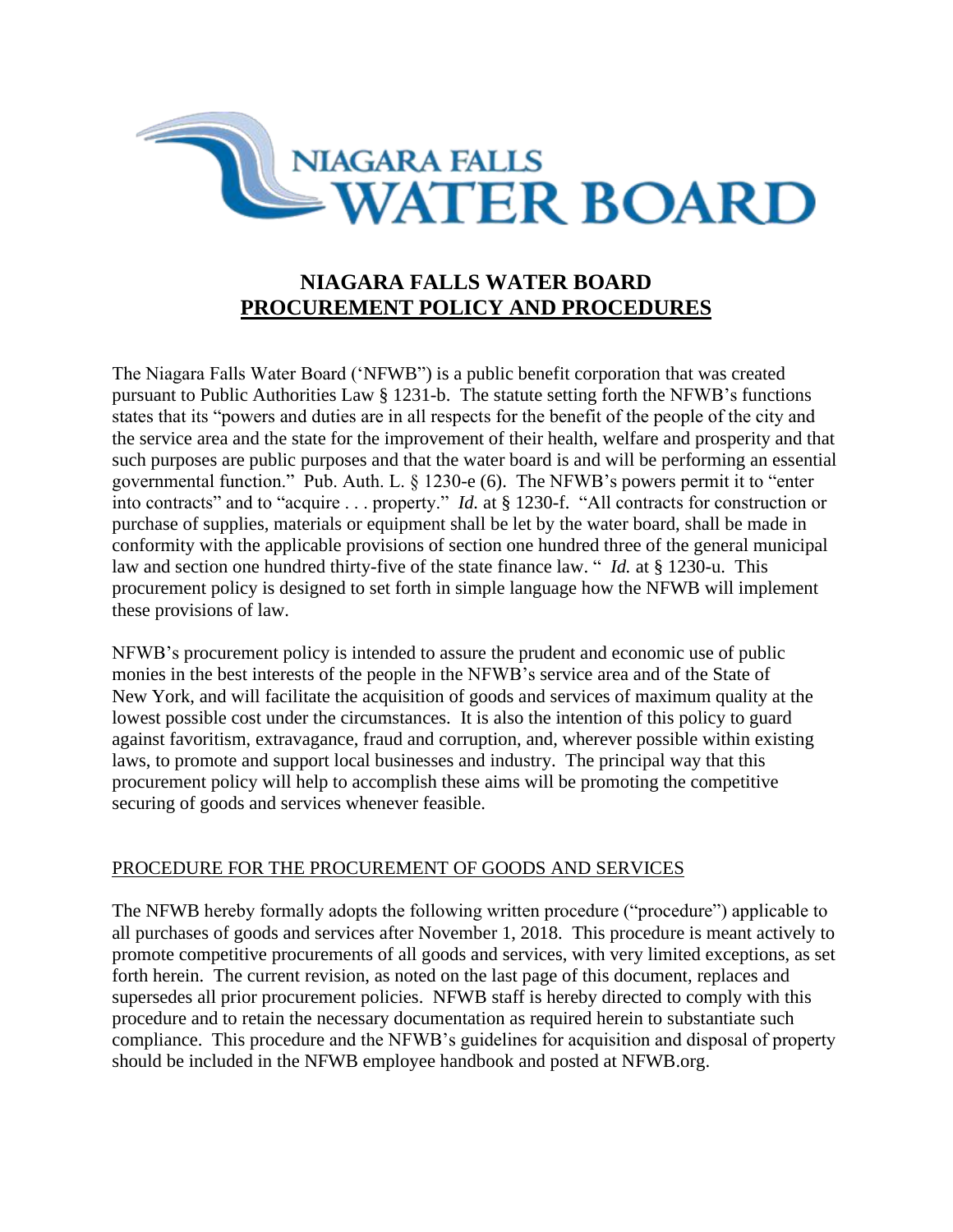## 1. REQUIREMENTS APPLICABLE TO ALL PROCUREMENTS

- 1.1. For all procurements, it is the responsibility of those involved to comply with all state and local laws and always to perform their duties in an ethical manner which will not cast suspicion on the way in which the NFWB operates its procurement system. It is imperative that all NFWB employees involved in the process of procuring goods and services be especially cautious to avoid any appearance of indiscretion or impropriety when dealing with vendors and/or prospective vendors. In addition, NFWB Board Members, officers, and employees shall conduct themselves at all times in accordance with the NFWB Conflicts of Interest Policy and the NFWB Code of Ethics Policy as amended from time to time by the Board.
- 1.2. All purchasing contracts made by the NFWB shall be evidenced digitally in its Financial Management Software ("FMS"), or in writing, on a Requisition form which provides a description of the items purchased, the terms of the sale, and the NFWB internal budget account number, and shall be maintained as part of the records of the Board.
- 1.3. Tied offers and local vendor preference. When all variables are equivalent, local vendors shall be given preference over non-local vendors. When local preference is not a viable method of resolving a tied bid or proposal, the Executive Director shall determine the bidder to be awarded, and the basis for the award determination shall be documented in the Board Resolution awarding the contract.
- 1.4. Procurements shall not be parceled, split, divided, or purchased over a period of time in order to circumvent the dollar purchasing limitations specified herein or to circumvent the employee's authorized spending limit.
- 1.5. Non-bid products and services should be reviewed periodically for competitive pricing and at any time that prices have increased.
- 1.6. To promote competition, in addition to advertising bids, NFWB staff is encouraged to take additional reasonable steps to encourage as many bidders as possible, and may notify known vendors of bids, post bids in trade message boards, notify Union halls, and post bids on construction exchange websites.
- 1.7. All invitations to bid and requests for proposals are to be advertised in the NYS Contract Reporter.
- 1.8. All invitations to bid and requests for proposals with an anticipated value in excess of \$25,000 for labor, services, supplies, equipment, materials, or any combination of the foregoing, or in excess of \$100,000 for acquisition, construction, demolition, replacement, major repair or renovation of real property and improvements thereon, shall be evaluated for Minority and Women Business Enterprise ("MWBE") and Service Disabled Veteran Owned Business ("SDVOB") participation goals as required by the Water Board's MWBE and SDVOB policies.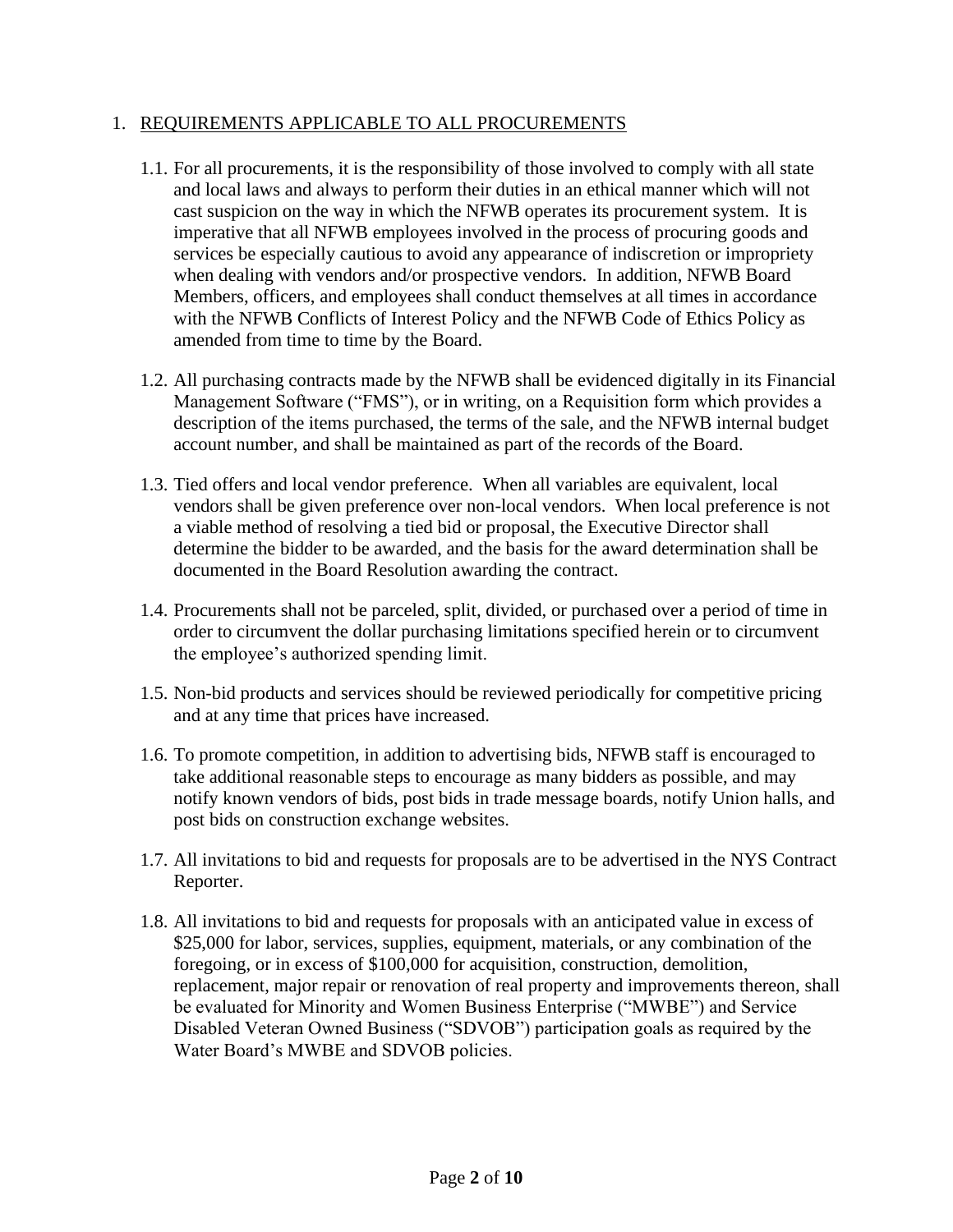1.9. All procurements in excess of \$15,000 annually are subject to State Finance Law Sections 139-j and 139-k, effective January 1, 2006 ("Lobbying Law"). Under the Lobbying Law, all "contacts" (defined as oral, written or electronic communications with the NFWB intended to influence a procurement) during a procurement - from the earliest notice of intent to solicit bids/proposals through final award and approval - must be made with one or more designated point(s) of contact only. Each invitation to bid and request for proposals must identify the point(s) of contact for Lobbying Law purposes. Additional requirements are found in the Water Board's Lobbying Law policy. Violations of the policy regarding permissible contacts must be reported to the appropriate NFWB officer (Executive Director or General Counsel) and investigated accordingly.

# 2. CONSTRUCTION AND PUBLIC WORKS CONTRACTS – GENERAL POLICY

All contracts or orders for work, material, or supplies performed or furnished in connection with construction or other public works involving the expenditure of more than \$35,000 shall be publicly bid.

The NFWB shall include such bid specifications as are deemed desirable in the judgment of the Executive Director, including requiring appropriate bid security. The NFWB shall not award any construction contract except to the lowest bidder who, in its opinion, is qualified to perform the work required and who is responsible and reliable. The NFWB may, however, reject any or all bids or waive any informality in a bid if it believes that the public interest will be promoted thereby. The NFWB may reject any bid if, in its judgment, the business and technical organization, plant, resources, financial standing, or experience of the bidder justifies such rejection in view of the work to be performed.

All construction contracts shall be let in accordance with General Municipal Law § 103 and the provisions of state law pertaining to prevailing wages, labor standards, and working hours. Where a cost for erection, construction, or alteration of buildings shall exceed \$500,000, the contract must comply with State Finance Law § 135, which is incorporated by reference herein and includes, among other things, requirements for separate bidding on plumbing, HVAC, and electrical work. Where appropriate, construction contracts should be advertised in not only a newspaper and the NYS Contract Reporter, but also posted to online construction exchanges to encourage multiple competitive bids.

Nothing in this policy shall be construed to limit or diminish the power of the NFWB to do any construction directly by the officers, employees, or agents of the NFWB.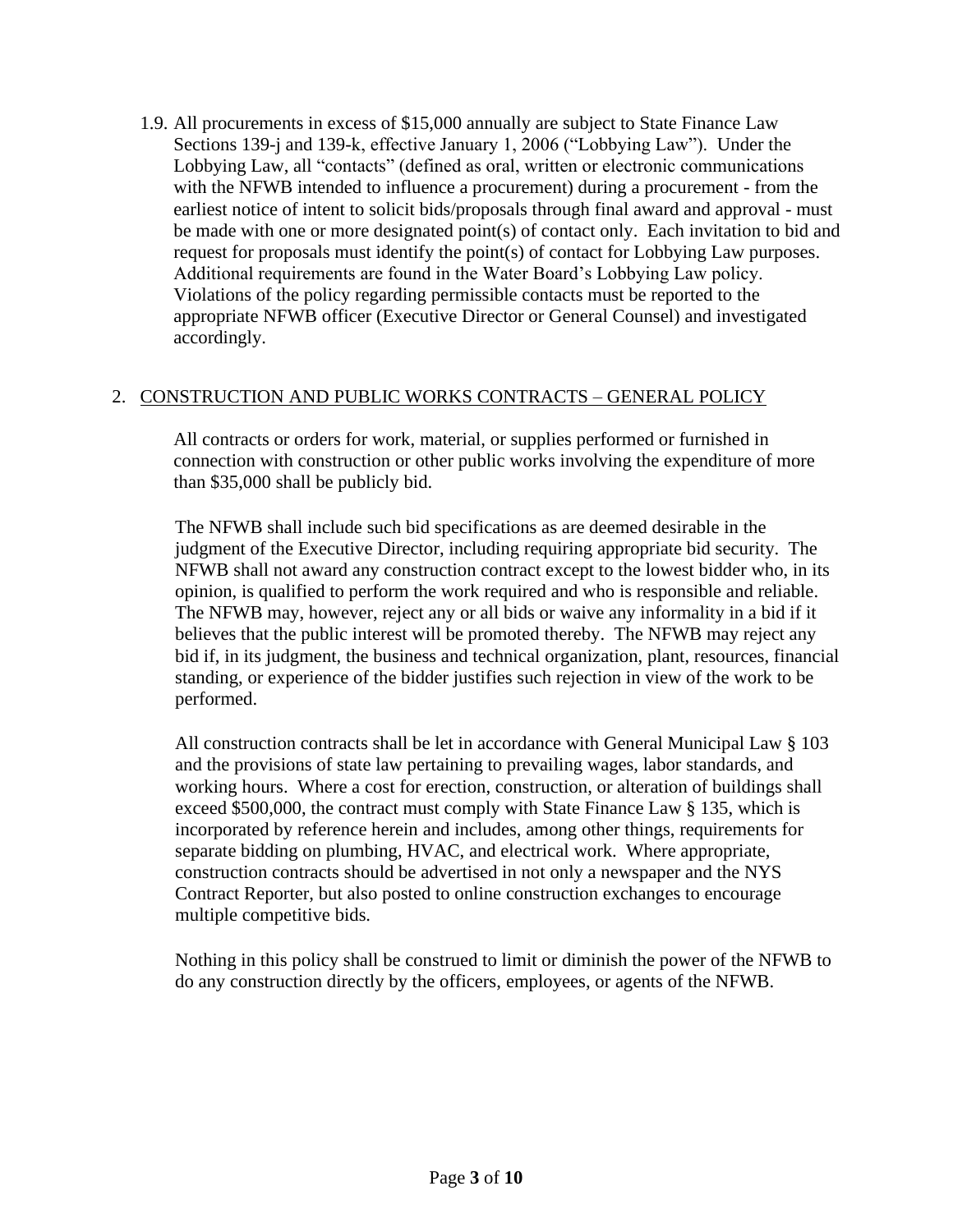## 3. PURCHASES OF GOODS, EQUIPMENT AND SERVICES (NOT INVOLVING CONSTRUCTION OR PUBLIC WORKS) – GENERAL POLICY

Except as otherwise expressly provided herein, NFWB purchase orders involving an expenditure on a reasonably anticipated annual basis of more than \$20,000 for goods, materials, supplies, equipment, or services (such as service contracts) not necessary for the completion of a public works contract shall be made pursuant to an open competitive bidding process. For goods, materials, supplies, and equipment, purchase contracts shall be awarded to the lowest responsible bidder furnishing the security required by NFWB for the purchase after advertisement for sealed bids in the manner provided for by General Municipal Law § 103. In the case of services, the award must be based on the best value to NFWB, which if not equated to low price should be, wherever possible, based upon quantifiable criteria that result in the contract award to the offeror that optimizes quality, cost, and efficiency.

In any case where a responsible bidder's gross price is reducible by an allowance for the value of used machinery, equipment, apparatus, or tools to be traded in by NFWB, the gross price shall be reduced by the amount of such allowance, for the purposes of determining the low bid. In cases where two or more responsible bidders furnishing the required security submit identical bids as to price, NFWB's Board may award the contract to any of such bidders. NFWB reserves its discretion to reject all bids and re-advertise for new bids in the manner provided for in this procedure.

# 4. PROCEDURES FOR PURCHASE ORDERS, INCLUDING BLANKET PO'S

#### 4.1. **Purchases Less Than \$1,000**

- 4.1.1. Where possible, prior to the purchase of an item or service, the NFWB employee shall contact at least two (2) suppliers of the item or items to be procured to obtain the best price for and quality of the item or items to be purchased.
- 4.1.2. Division Heads are authorized to make and approve purchases on behalf of the NFWB in an aggregate amount up to \$1,000.
- 4.1.3. Various other subordinate employees, if designated in writing by a Director, are authorized to make and approve purchases on behalf of the NFWB in an aggregate amount up to \$500.

#### 4.2. **Purchases Greater Than \$1,000 and Less than \$5,000**

- 4.2.1. Quotes for purchases of \$1,000 up to and including \$5,000, whether verbal or written, shall be documented in the quotes section of the procurement process and/or as part of a manual purchase requisition.
- 4.2.2. Required Final Approval: Any Director, provided that budgeted funds for the purchase first have been identified.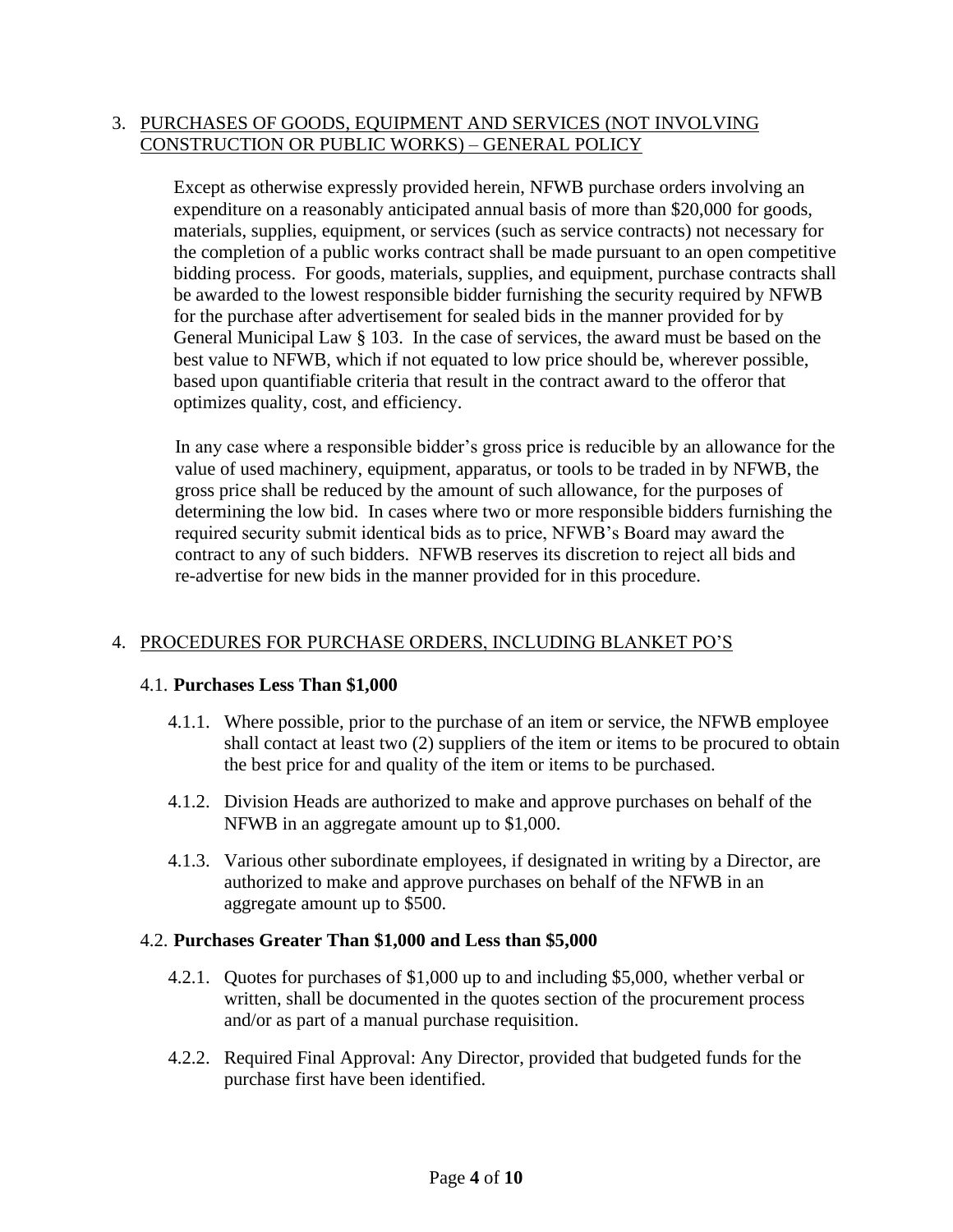## 4.3. **Purchases Greater Than \$5,000 and Less than Competitive Bidding Thresholds**

- 4.3.1. Quotes for purchases of \$5,000 up to and including the appropriate competitive bidding threshold of \$20,000 or \$35,000, whether verbal or written, shall be documented in the quotes section of the procurement process and/or as part of a manual purchase requisition form and as a separate written document, dated and signed by an authorized vendor representative. Wherever possible, a minimum of three written quotes must be obtained. All written quotes and a memorandum for verbal quotes shall be scanned and attached to the requisition and maintained by the Board's FMS.
- 4.3.2. Required Final Approval: Executive Director or his designee as authorized in writing may approve up to and including \$15,000. **Purchases over \$15,000 require Board of Directors approval.**

# 4.4. **Purchase Contracts Greater Than \$20,000 and Public Works Greater than \$35,000**

- 4.4.1. Must be supported by summary of the competitive bids received or be subject to one of the exceptions listed in Section 5 below, with the Board resolution including an explanation for the exception.
- 4.4.2. Required Final approval: Board of Directors (Board approval is required for all purchases over \$15,000, see Sections 2 and 3 for competitive bidding thresholds).

# 5. EXCEPTIONS TO COMPETITIVE BIDDING REQUIREMENTS

The NFWB may contract or purchase through non-competitive negotiations under the following circumstances.

# 5.1. **Emergencies**

5.1.1. Notwithstanding any of the other provisions in this procedure, in the case of public emergency arising out of an accident or other unforeseen occurrence or condition whereby circumstances affecting NFWB buildings, property, pipelines, or the life, health, safety or property of NFWB employees, customers or the general public require immediate action which cannot await a competitive process or competitive bidding, contracts for public work or the purchase of supplies, materials or equipment or services (including necessary replacement parts that could not reasonably be stockpiled) may be let by NFWB's Executive Director or his designee by immediate contract and the Executive Director may temporarily dispense with the competitive bidding or procurement requirements set forth herein. However, a good faith emergency must exist and while the emergency procurements do not require competitive bidding, it is nevertheless the policy and procedure of NFWB that such procurements must, wherever possible, be made at the lowest possible cost to NFWB.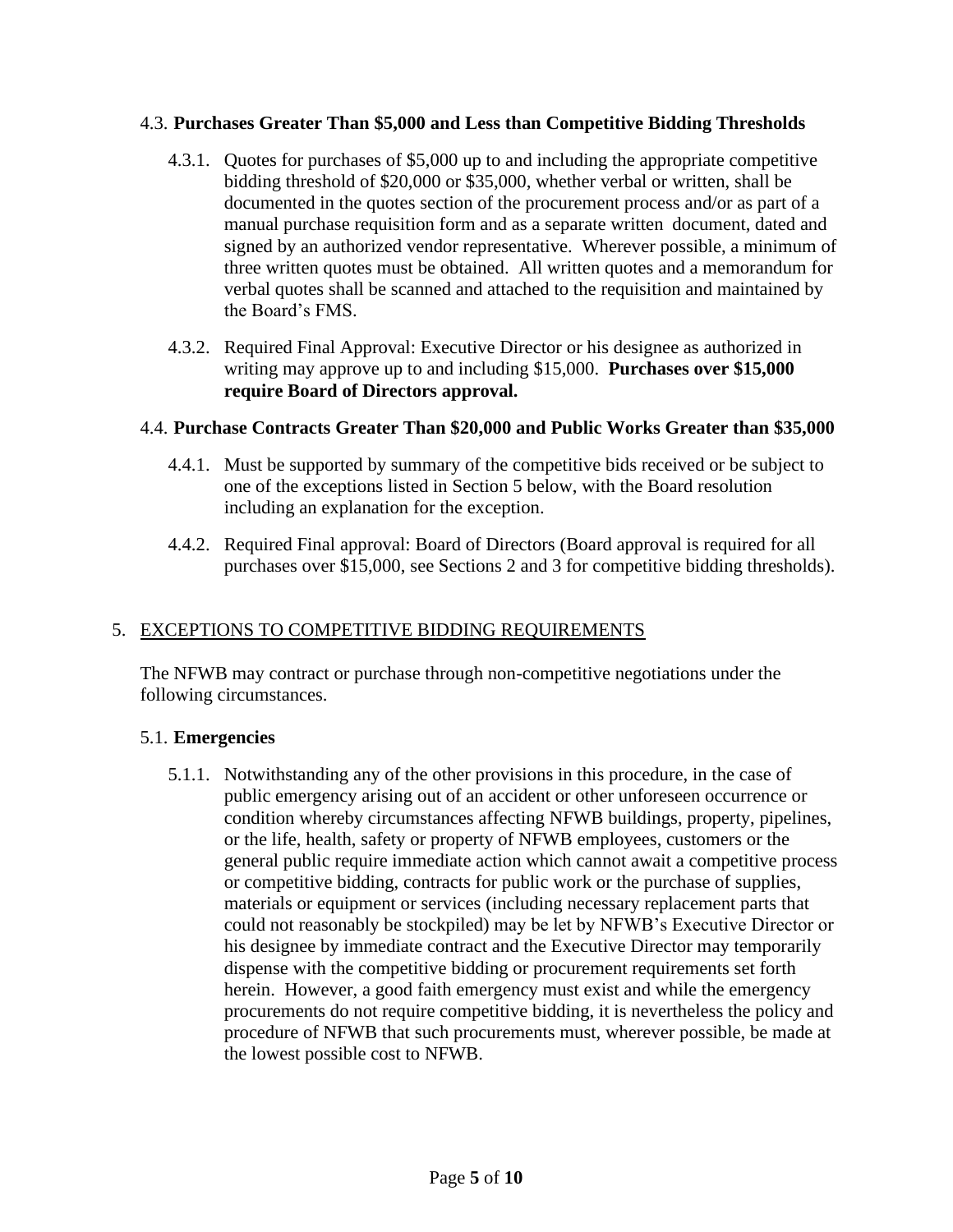5.1.2. Declarations of Emergency shall be documented in writing. The Executive Director will email to all members of the NFWB Board prior to or as soon as possible after making a procurement pursuant to this section a short statement to advise them of the emergency, the reason why the situation constitutes an emergency, a description of the emergency procurement, and the estimated cost of the emergency procurement. Emergency procurements shall be ratified by the NFWB Board at their next regularly scheduled meeting, or may be ratified at a special meeting called pursuant to NFWB by-laws.

## 5.2. **New York State Contracts and Niagara County Contracts**

- 5.2.1. The NFWB may, without soliciting competitive bids, purchase materials, equipment and supplies through New York State ("NYS") and Niagara County contracts at the same prices and under the same terms and conditions as the State or County. However, no purchase may be made through a NYS or County contract after competitive bids have been received unless the purchase may be made upon the same conditions and specifications as the bid but at a lower price.
- 5.2.2. All purchases through a NYS or County contract must be made only from the vendor awarded the contract. No purchases may be made from other vendors without soliciting competitive bids.
- 5.2.3. When it is determined that a purchase is to be made through NYS or Niagara County contract, an approved requisition and/or purchase order referencing a valid NYS contract number must be prepared.
- 5.2.4. A list of commodities available through NYS contracts can be reviewed at the following website: [http://www.ogs.state.ny.us](http://www.ogs.state.ny.us/)

## 5.3. **"Piggybacking" on Contracts of the United States or any State, Agency, or other Political Subdivision or District Thereof**

- 5.3.1. The NFWB may, pursuant to General Municipal Law § 103(16), "piggyback" on contracts awarded by government entities that have been made available for use by other government entities, provided that those contracts were let in a manner that constitutes competitive bidding consistent with New York state law, including municipal cooperative purchasing. When "piggybacking," the NFWB is not required independently to seek competitive bids, as this already has been done by the other government entity.
- 5.3.2. The contract to be "piggybacked" must have been let by a government entity, not a private party or not-for-profit corporation. Contracts let through Sourcewell, Omnia Partners Public Sector, NASPO ValuePoint, National Cooperative Purchasing Alliance ("NCPA"), and similar public cooperative contract purchasing agencies may be appropriate for piggybacking.
- 5.3.3. The contract explicitly must have been made available for use by other governmental entities; unilateral offers by vendors to extend contract pricing and terms and conditions offered to other government entities are not acceptable.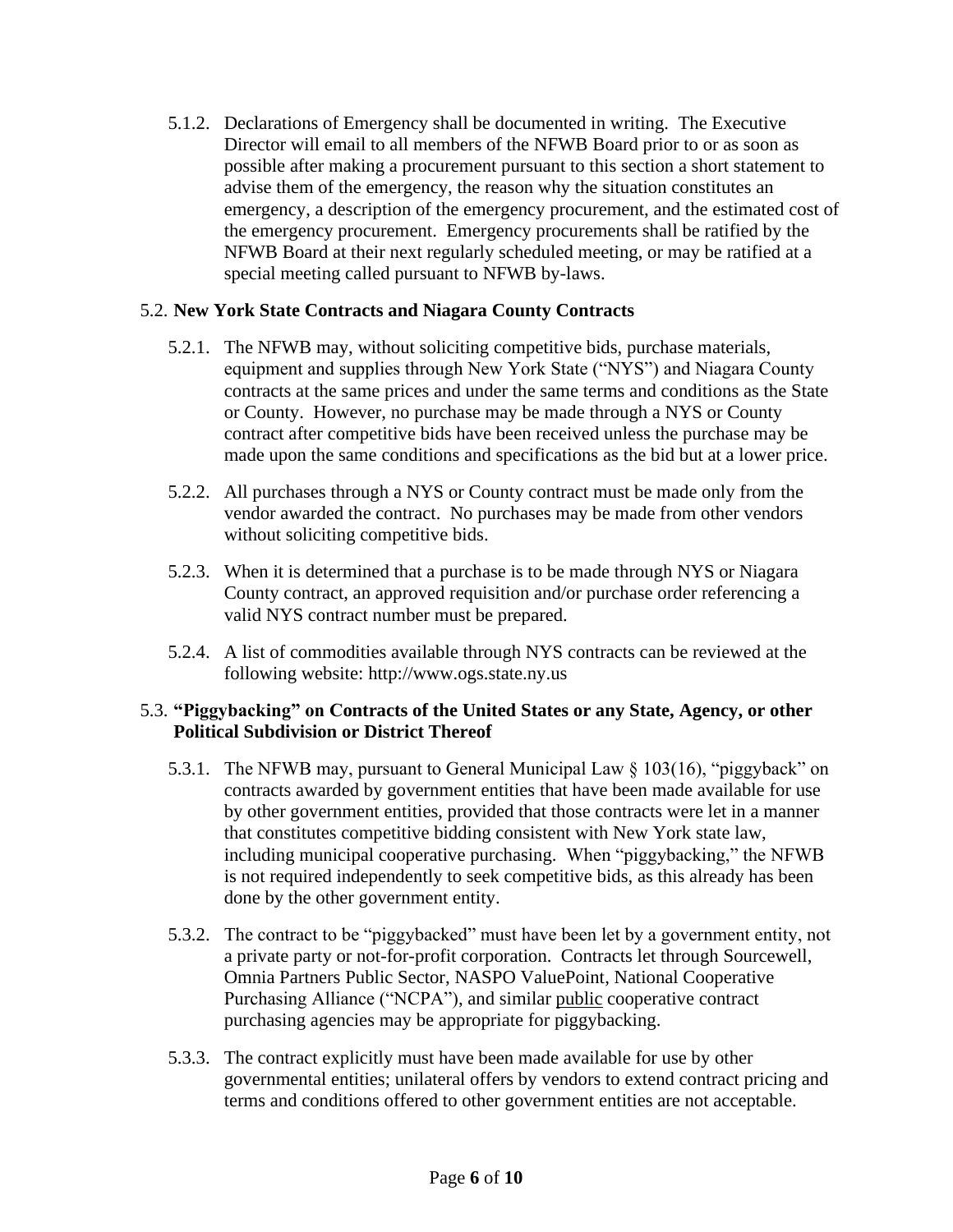- 5.3.4. The contract must have been let to the lowest responsible bidder or on the basis of best value.
- 5.3.5. To "piggyback" on a contract generally will require NFWB staff to obtain and review a copy of the underlying contract/bid specification. This and any similar documentation should be scanned and maintained as part of the requisition/purchase order for the procurement.

## 5.4. **Repair and Maintenance Provided by Original Manufacturer**

Repair and maintenance services provided by the original equipment manufacturer, supplier or installer (or their authorized agent or representative) are exempt from the quoting aspect of this policy when their services are required due to a specific or proprietary type of equipment.

#### 5.5. **Sole Source**

- 5.5.1. It is the policy of the NFWB to promote competition in the procurement process, whenever possible. Toward that end, the NFWB will not specify the product of a certain manufacturer to the exclusion of all other comparable products, except where such a designation is required for the public interest, such as where local geographic (e.g. there is only a single source within a reasonable geographical area of the goods or services to be procured), security, public health or other conditions require the use of and only the type of equipment specified.
- 5.5.2. Where NFWB specifies a particular article or type of equipment which it regards as its general standard, it will provide that any other manufacturer of a similar equipment may meet the specifications if his or her product is reasonably equivalent to that mentioned as the standard.
- 5.5.3. Only in those instances where NFWB is required to secure equipment or service from a sole source of reasons of local geographic, security, public health or other conditions, may a purchase of such items or service be made without a competitive procurement process. In such instance, where the procurement exceeds \$20,000 the Board shall by resolution declare the need to purchase the equipment or service from a sole source vendor prior to purchase.

### 5.6. **Standardization**

- 5.6.1. Standardization should be utilized only where there are strong reasons of efficiency or economy. It is NFWB's policy and procedure that it will not specify the product of a certain manufacturer to the exclusion of all other comparable products, except where such a designation is required for the public interest.
- 5.6.2. Although NFWB may specify a particular article or type of equipment which it regards as its general standard, it should provide that any other manufacturer of a similar object may meet the specifications if his or her product is reasonably equivalent to that mentioned as the standard.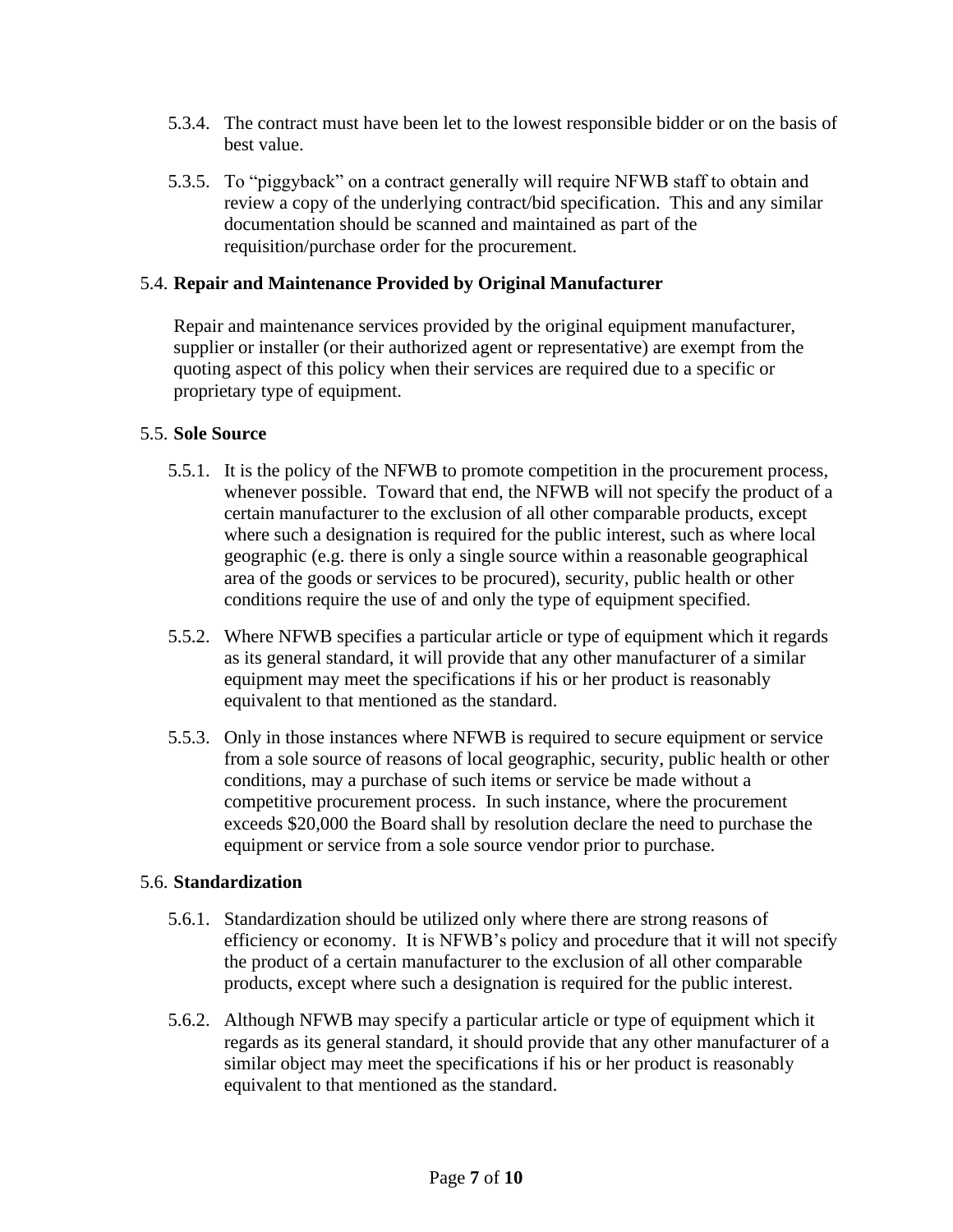- 5.6.3. In those instances where the public interest requires that NFWB standardize, such standardization may only occur upon the adoption of a Resolution by the members of the Board stating that, for reasons of efficiency or economy explained in the resolution, there is a need for standardization.
- 5.6.4. Even where NFWB standardizes on a particular article or type of equipment, competitive bids or quotes from all suppliers of that article or type in Western New York or, if necessary, outside the area should be actively solicited to promote competition. In such case, the Executive Director, or designee, shall contract with the lowest responsible bidder, or the party providing the lowest quote, furnishing the required security after any public advertisement as may be required.

# 5.7. **Surplus and Second-Hand Supplies**

Surplus and second-hand supplies, material, or equipment may be purchased by NFWB without competitive bidding from the Federal Government, the State of New York or from any other political subdivision, district, or public benefit corporation.

# 5.8. **Professional Services**

- 5.8.1. Professional services are those services requiring special or technical skill, training, or expertise. These types of services are routinely provided by attorneys, accountants, engineers, and architects, etc. Bidding is not required when a service is so specialized that it would not be in the NFWB's best interest to do so. The decision not to rely on competitive bidding procedures is based on the nature of the service, qualifications, prior experience, or an existing relationship with the NFWB.
- 5.8.2. An effective way to award contracts for professional services is to solicit requests for proposals ("RFP"). This ensures that qualified firms are given the opportunity to submit proposals and can result in reduced costs as a result of competition. However, contracts are awarded based on the criteria listed above and not on price alone.
- 5.8.3. Except as provided below, a formal RFP or where more appropriate a request for qualifications ("RFQ") shall be required prior to the award of any agreement for professional services requiring the expenditure of Water Board funds over \$10,001.
- 5.8.4. Where Water Board approval of a professional services agreement is requested without a prior RFP or RFQ, the proposed resolution for the award shall state (1) the reasons why a formal RFP or RFQ was not issued; (2) which firms informally were solicited for proposals; and (3) why the procurement should not be postponed to permit compliance with Section 5.8.3.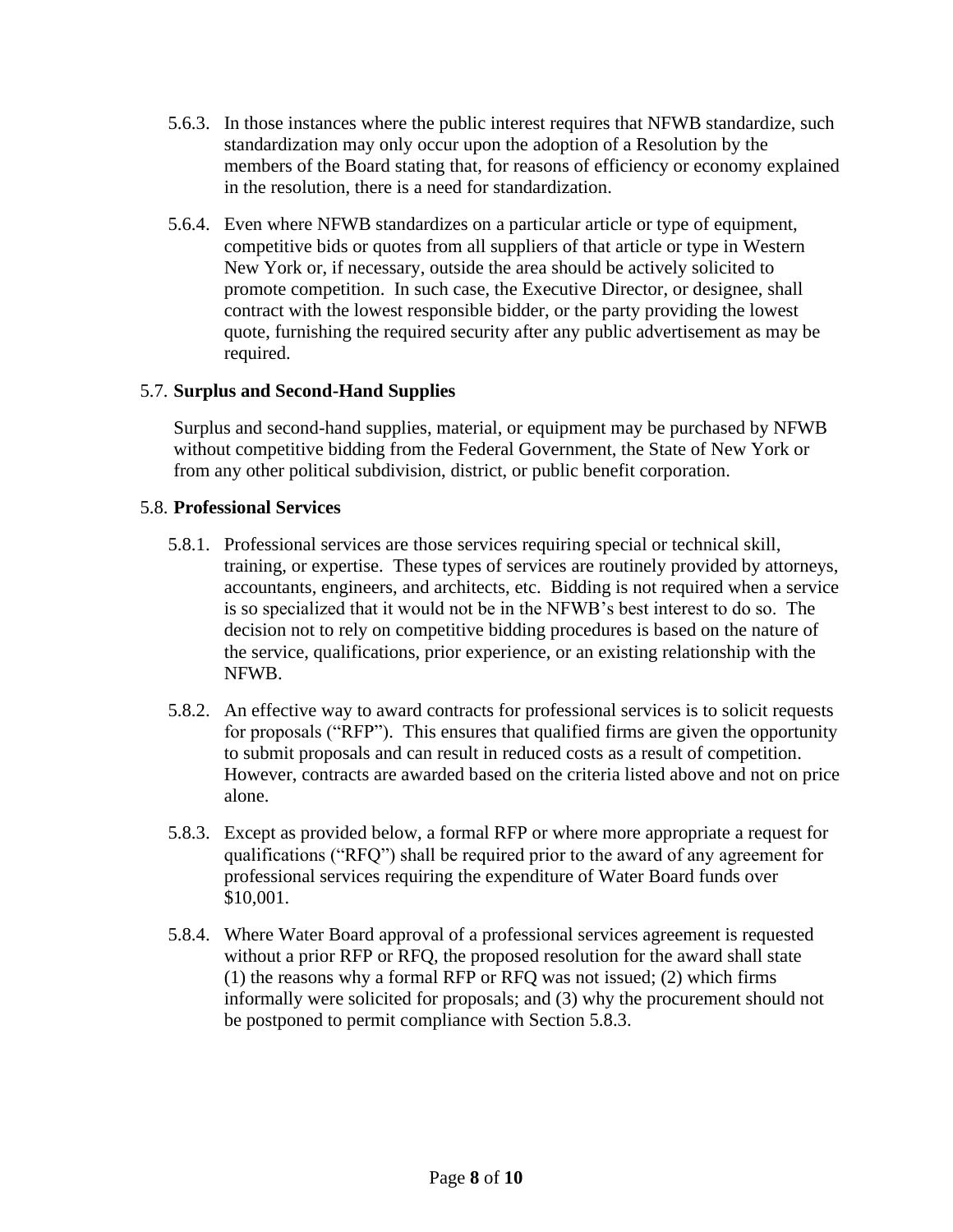#### 5.9. **Lease Arrangements**

- 5.9.1. Leases of equipment shall also be awarded after a competitive process.
- 5.9.2. NFWB staff shall obtain, whenever possible, formal written quotations or proposals from three or more vendors for any lease involving in excess of \$5,000 annually. Such written quotations or proposals shall set forth the particulars as to the equipment to be provided and details as to cost, on an annual and total lease basis, which may be used for evaluation of the proposal. The lease shall also include details as to additional cost beyond the base lease amount necessary properly to evaluate the equipment to be leased prior to award to the successful vendor.
- 5.9.3. For leases involving an annual total lease expense of less than \$5,000, NFWB staff shall secure at least three informal quotes, whenever possible, and perform the same evaluation before making a recommendation to the Executive Director relative to the selection of a lessor for the equipment to be leased.
- 5.9.4. Leases in excess of \$15,000 shall be approved by the NFWB Board.

#### 6. PURCHASE CARDS/NFWB CREDIT CARDS

- 6.1. Are available to employees authorized by Board of Directors policy.
- 6.2. The Director of Financial Services or Deputy Director of Financial Services shall maintain a list of all employees with purchase cards.
- 6.3. All employees shall be required to sign a Purchase Card Policy before being issued a purchase card.
- 6.4. Purchase card transactions shall require appropriate documentation, and shall be reflected by the FMS.
- 6.5. Purchase card transactions shall regularly be audited by the Director of Financial Services, Deputy Director of Financial Services,or their designee, formally or informally, and any discrepancies shall be reported to the NFWB Board if they cannot be reconciled after investigation.

# 7. PETTY CASH

- 7.1. Where cash can be used for small purchases or expenses less than \$50, the Petty Cash system may be utilized.
- 7.2. Written receipts and internal expense codes must accompany all reimbursements.
- 7.3. Petty Cash purchases are not intended to circumvent the purchasing system.